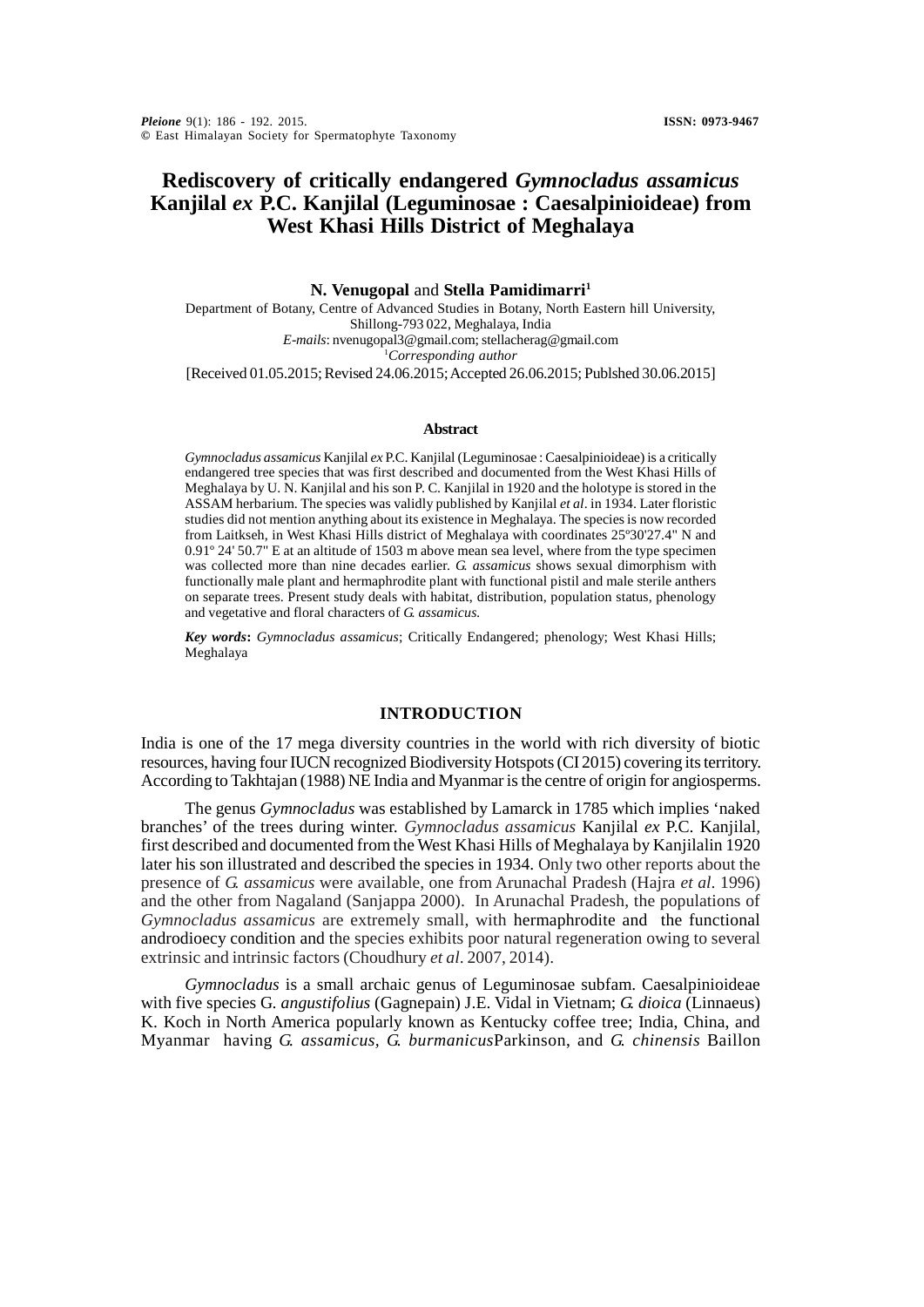N. Venugopal & Stella Pamidimarri 187

respectively. *G. assamicus* and *G. chinensis* are found only in the north-eastern states of India. Mature pods of *G. assamicus* are used as soap by local tribal people for their domestic uses as well as in religious activities (Choudhury *et al*. 2007). *G. assamicus* is a critically endangered tree species of IUCN category.

#### **MATERIALS AND METHODS**

*Gymnocladus assamicus* Kanjilal *ex* P.C. Kanjilal was collected from Laitkseh in the West Khasi Hills of Meghalaya [coordinates 25º30'27.4" N and 0.91º 24' 50.7" E; Fig. 1] during 2012 – 2014 (Fig. 1). The authenticity of the collected material was confirmed by matching with the holotype (40646) at ASSAM herbarium (Plate I,A). The vegetative and floral characters were observed for three consecutive years from 2012 to2014. Floral characters were studies from both male and hermaphrodite flowers in two consecutive years  $2012 - 2013$  and the photographs were taken with Magnus MSZ-TR stereo microscope. The percentage of seedlings and the number mature trees were enumerated by constructing  $5 \times 5$  m and  $50 \times 50$  m quadrets respectively in their natural habitat (Verma 2011). The physicochemical properties of soil were analysed according to the methods followed by Klute (1986).



**Fig. 1.** Map showing the place of occurrence of *Gymnocladus assamicus* and location of the study sites in the state Meghalaya, India*.*

## **Taxonomic treatment**

*Gymnocladusassamicus*Kanjilal*ex* P.C. Kanjilal, Assam Forests Rec. Bot. 1:7 – 8. 1934; Y.T. Lee in *J. Arnold Arb.* 57(1): 91–112. 1976.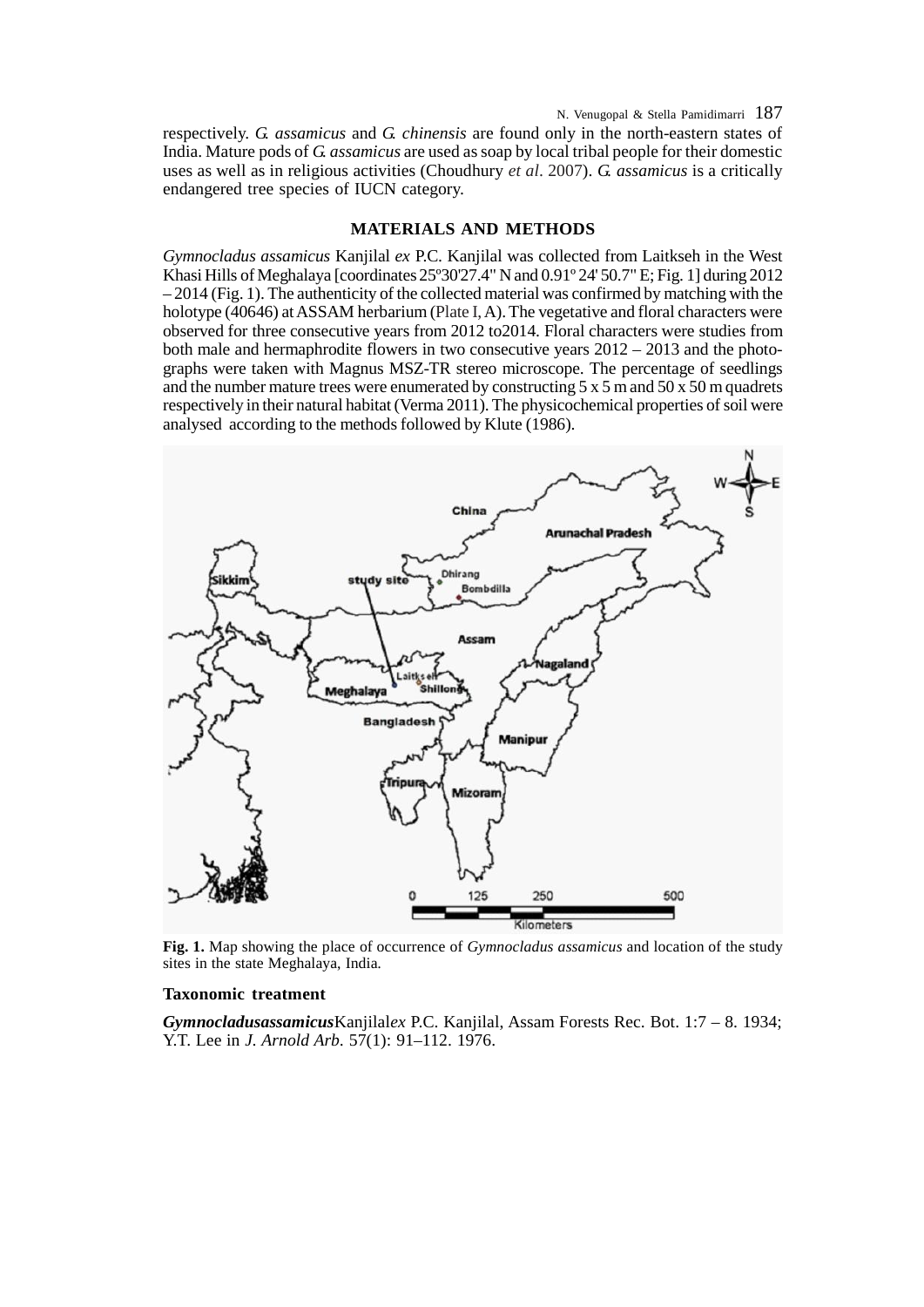188 Rediscovery of *Gymnocladus assamicus* from Meghalaya

**Specimens examined:** Holotype collected by U.N. Kanjilal, Accession no. 40646, in 1920 at ASSAM Herbarium, Shillong. *G. assamicu*s collected by A. Arunachalam, Accession No. 7624 deposited at NERIST-herbarium, Nirjuli Arunachal Pradesh. *Stella, NEHU Herbarium Accession No.NEHU-11839*, dated April 02, 2014.

**Distribution:** *Gymnocladus* is a small archaic genus of Leguminosae, sub-family Caesalpinioideae with five species *G. angustifolius* (Gagnepain) J.E. Vidal in Vietnam; *G. dioica* (Linnaeus) K. Koch in North America, popularly known as Kentucky coffee tree; India, China, and Myanmar having *G. assamicus, G. burmanicus* Parkinson, and *G. chinensis* Baillon respectively. *G. assamicus* and *G. chinensis*are found only in the north-eastern states of India as South East Asian countries.

# **Habitat and population status:**

Plants have located atLaitksehin West Khasi Hills of Meghalaya, with 25º30'27.4" N and 0.91º 24' 50.7" E coordinates and at an altitude ranges from 1496 to 1593 m above mean sea level. It is a sub-tropical region withwet climate and receives rainfall over 9900 mm per year. Highest rainfall occurs during July and August which is over 1000mm per year. In winter, temperature ranges from 7 to  $10^{\circ}$ C and during summer mean temperature ranges from 18to 28 $^{\circ}$ C. The soils are fairly deep to very deep and ranging from light to medium sandy loam in texture with pH around 5.3 and of moderate fertility having medium organic matter content. However, they are generally medium in available Nitrogen (162 kg/acre), medium in available phosphorus (16 kg/ acre) and medium in available potassium (65 kg/acre).During the present study, ten populations with 50 individuals were documented in Laitkseh forest range (Table 1). The populations are distributed over an 10 km<sup>2</sup> area. The population of *G assamicus* consists of about 50 - 60 mature trees out of which 10 and 15 trees have 40 and 45cm diameter at breat height (DBH) respectively. There are only few seedlings near the vicinity of each functionally female plant. But the seedlings are absent in and around the male plants. All these observation were based on the quadrets of 5x5m. The species is mostly distributed on the hill slopes and along the banks of streams. *Panax wangianus,Tricyrtishirta, Diascorea bulbifera, Myrica esculenta, Schima wallichii and Castanopsis indica* are the most common associated trees in the eight study sites.The

| Serial | Location | Elevation | Latitude (N)            | Longitude (E)   | <b>Tree</b>    |
|--------|----------|-----------|-------------------------|-----------------|----------------|
| number |          | (m)       |                         |                 | population     |
|        | Sites*   |           |                         |                 | size           |
| 1.     | Site I   | 1503      | 25°30'274"              | 91°24'50.7"     | 5              |
|        |          |           |                         |                 |                |
| 2.     | Site II  | 1506      | 25°30'066"              | 91°24.855"      | $\overline{7}$ |
| 3.     | Site III | 1514      | 25 <sup>0</sup> 30' 07" | 91°24'80.5"     | 6              |
|        |          |           |                         |                 |                |
| 4.     | Site IV  | 1518      | 25°30'017"              | 91º24'59.2"     | $\overline{7}$ |
| 5.     | Site V   | 1535      | 25°30'027"              | 91°24'87.6"     | 8              |
|        |          |           |                         |                 |                |
| 6.     | Site VI  | 1541      | 25 <sup>0</sup> 30.011" | 91°24.895"      | 8              |
|        |          |           |                         |                 |                |
| 7.     | Site VII | 1556      | 25 <sup>0</sup> 29'245" | $91^0$ 25'29.1" | 9              |

**Table 1.** Locations for the study sites for *Gymnocladus assamicus* populations

\*All the eight location sites are in and around Laitkseh range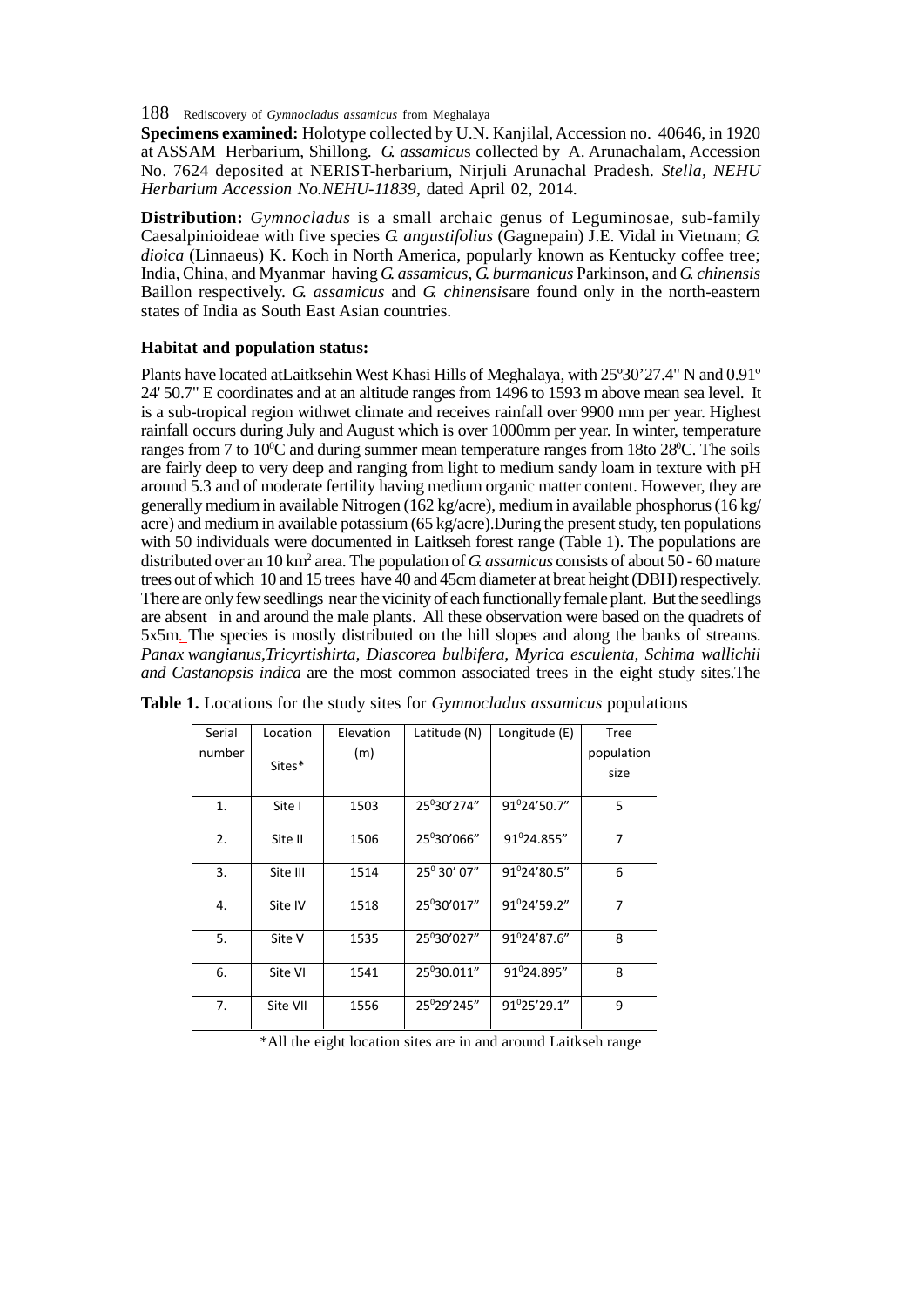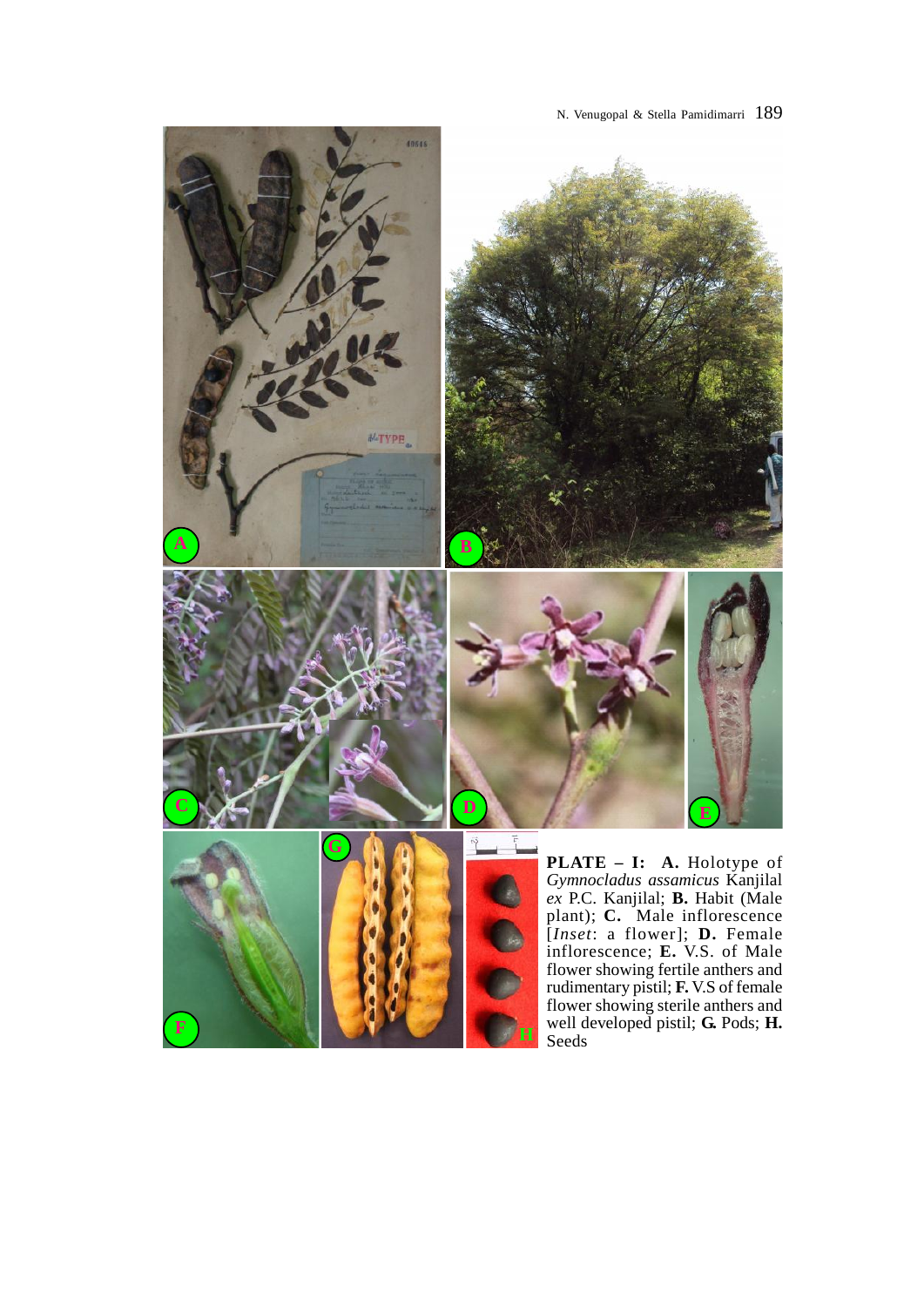# 190 Rediscovery of *Gymnocladus assamicus* from Meghalaya

percentage of seedlings is less than the mature trees because seedlings grow only under functionally female plants and on the other hand no seedlings are found in and around the vicinity of the male plant. Moreover, the number of functional female trees are less in number.

# **Phenology in Meghalaya:**

The sprouting of young leaf buds was observed on  $6<sup>th</sup>$  of January when the tree was barren. However, the leaf emergence was noticed in the month of March and extended till April. Flower initiation and flowering was observed in the middle of March and extended till April. Senescence of leaves was noticed in November and leaf fall and barren tree was observed during December to January. Fruits mature during the May and extended till February. Seeds were observed during June - July and the young seedlings of 15 - 20 cm high was observed during the autumn i.e. September to November (Fig. 2). To break the seed dormancy high water content in the soil is necessary which is provided by the south-east monsoon during June - July.

| Sl.No | Jan | Feb | Mar | Apr | May | June | July | Aug | ۶eη | Oct | Nov    | Dec         |
|-------|-----|-----|-----|-----|-----|------|------|-----|-----|-----|--------|-------------|
|       |     |     |     |     |     |      |      |     |     |     |        |             |
|       |     |     |     |     |     |      |      |     |     |     |        |             |
|       |     |     |     |     |     |      |      |     |     |     | $\Box$ |             |
|       |     |     |     |     |     |      |      |     |     |     |        |             |
|       |     |     |     |     | ║║  |      |      |     |     | ║   |        | <u>www.</u> |
|       |     |     |     |     |     |      |      |     |     |     |        |             |

**Fig. 2.** Phenology of *Gymnocladus assamicus* in Meghalaya

# **Vegetative and Floral morphology:**

Trees 10 – 12 mtall (Plate I, B), bark dark reddish brown, reticulate. Leaves 2-pinnate, with 7-10 pairs of pinnae, alternate; rachis terete, 30 – 40 cm long; pulvinous prominent, glandulose when young; each pinnae  $13 - 23$  cm long, slightly channeled; leaflets  $12 - 14$  pairs on each pinna, minutely petiolulate, alternate, 0.6 – 1.0 cm long, oblong to ovate oblong, base rounded to slightly cuneate, often slightly oblique, minutely brown pubescent on both surfaces; stipel 1, ca. 1 mm. long, thick, awl-shaped, caduceus, brownish, leathery.

**A. Male plant**: Racemes  $12 - 20$  cm long (Plate I, C), bracts covered with ramenta like dense trichomes on its outer surface; flowers 40 – 90 per inflorescence, purple; calyx 5 lobed, free at the apex, lobes ovate, villous outside, pilose inside,  $0.5 - 1$ cm long; petals 5, free,, purplish, alternate with calyx lobes, narrowly ovate,  $0.5 - 0.7$  cm long; stamens  $5+5$ , diplostemonous,epitpetalous, exserted,fertile; filaments short, purple, densely villose; anther lobes oblong, dorsifixed, bilobed,deshiscence lateral,pollen grains viable; pistil rudimentary.Male flowers produce viable pollens and hence these are functionally male with rudimentary pistil (Plate I, E).

**Hermaphrodite plant ["functionally female"]**: Racemes 3.5 - 4.5 cm long (Plate I, D), bracts externally covered with ramenta like dense trichomes, flowers  $2 - 12$  per inflorescence; calyx 5-lobed, free at the apex, lobesovate, villous outside, pilose inside, 0.7- 1.5 cm long; petals 5, purplish, alternate with calyx lobes, narrowly ovate, 0.6-0.8 cm long; stamens 5+5, sterile, diplostemonous, epitpetalous, exserted; filamentsshort, purple, densely villose; anthers stony and sterile, dorsifixed, lobes 2, globose; pistil well-developed 1.0 cm long, style 0.5cm.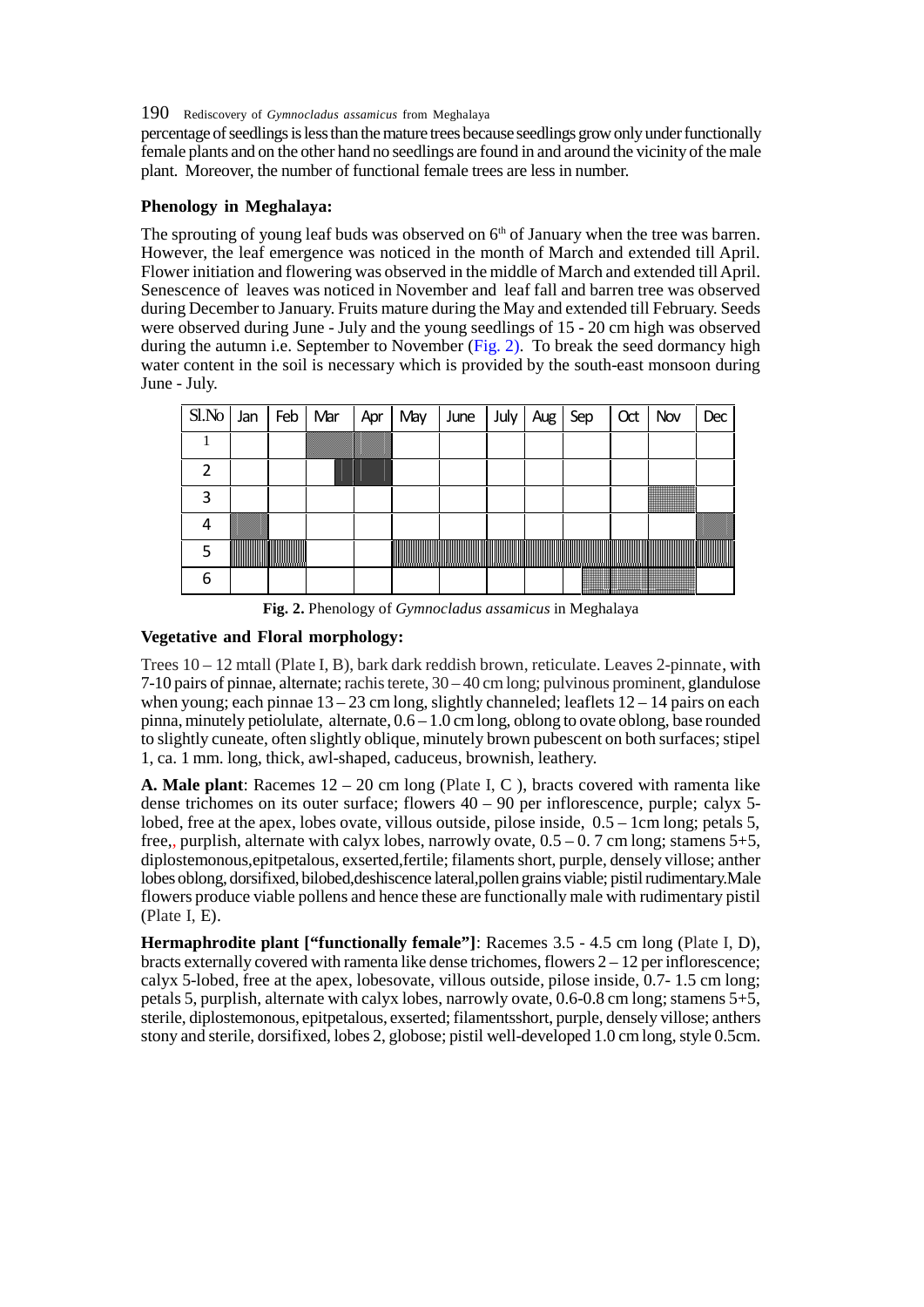long, stigma wet, linear, papillate; ovary with 6 – 8 ovules (Plate I, F). Pods (Plate I, G) 14  $-17$  cm x  $2.5 - 3.8$  cm; transversely ridged and grooved exposing the seeds within, valves fleshy; pericarp polished,mesocarp saponaceous; seeds 6 – 8 (Plate I, H), ovoid or subglobose, bluntly trigonous; testa black, extremely hard;funicle persistent, erect. This hermaphrodite flower is functionally female with sterile anthers and well developed pistil.

## **DISCUSSION**

*Gymnocladus assamicus* was first collected from Laitkseh, Khasi Hills of Meghalaya by U.N. Kanjilal in 1920 and coined the name on the herbarium-sheet and remained as an invalid *nomen nudum*. The holotype was deposited in ASSAM herbarium in the same year. Later on, his son, P. C. Kanjilal (1934) validly published in 'Assam Forests Rec. Bot.' in 1934 (Barbhuiya & Gogoi 2010). So far, in Meghalaya, after 1920, the species was not documented by any worker (Haridasan& Rao 1985; Balakrishnan 1992). After a gap of ninedecadespresent authors collected the same taxon from the same 'Type locality'.*G. assamicus* also exists in Arunachal Pradesh (Hajra*et al*. 1996)and Nagaland (Sanjappa 2000).This taxon has become critically endangered due to anthropogenic activities and religious practices by the local tribals, with having only few individuals (Choudhury *et al*. 2007).The species is endemic to Northeast India particularly in Meghalaya, Arunachal Pradesh and Nagaland.

*G. assamicus* is locally knownas *'Sohnup'* by Maram clanof West Khasi Hills, Meghalaya. It is dioecious species characterized by the presence of ramenta like bracts in the axile of which young leaves and inflorescence are borne; the cauducous nature of its bracts were not recorded by previous workers (Choudhury *et al*. 2007; Singh *et al*. 2010; Lee 1976). Singh *et al*. (2010) did not distinguish male and hermaphrodite plants*G. assamicus* in Arunachal Pradesh.The operational sex ratio i.e. sexually competent male male and female sex ratio of trees is 15:1. These two sexually different plants are spatially isolated. The number of female flowers per inflorescence ranges from 5 - 8.The fruit set in functionally female tree is very low about 10 %, when compared to the flower production. This may be due to anemophily or rarely entemophilous pollination.

#### **Acknowledgements**

The authors would like to thank the Ministry of Environment and Forest (MoEF), for funding the project No. 22/3/2010-RE, New Delhi, Govt. of India.

## **LITERATURE CITED**

- Balakrishnan, N.P. 1992. Flora of Jowai and its vicinity. In *Meghalaya Flora and Fauna*. The Directorate of Information and Public relation, Govt. of Meghalaya. pp. 37-46.
- C.I. 2015. Conservation International at http://www.conservation.org/How/Pages/ Hotspots.aspx
- Choudhury, B.I.; Khan, M.L.; Arunachalam, A. & Das, A.K. 2007. Population and conservation of *Gymnocladusassamicus* U.N. and P.C. Kanjilal; a critically endangered tree species in a humid subtropical forest in Arunachal Pradesh, India. *Curr. Sci.* 93: 1489 – 1491.
- Choudhury B.I.; Khan, M.L. & Dayanandan, S. 2014. Functional Androdioecy in Critically Endangered *Gymnocladusassamicus* (Leguminosae) in the Eastern Himalayan Region of Northeast India. *PLoS ONE* 9(2): e87287.
- Hajra, P.K.; Verma, D.M. & Puri, G.S. 1996. *Materials for the flora of Arunachal Pradesh*, Vol. 1. Botanical Survey of India, Calcutta.